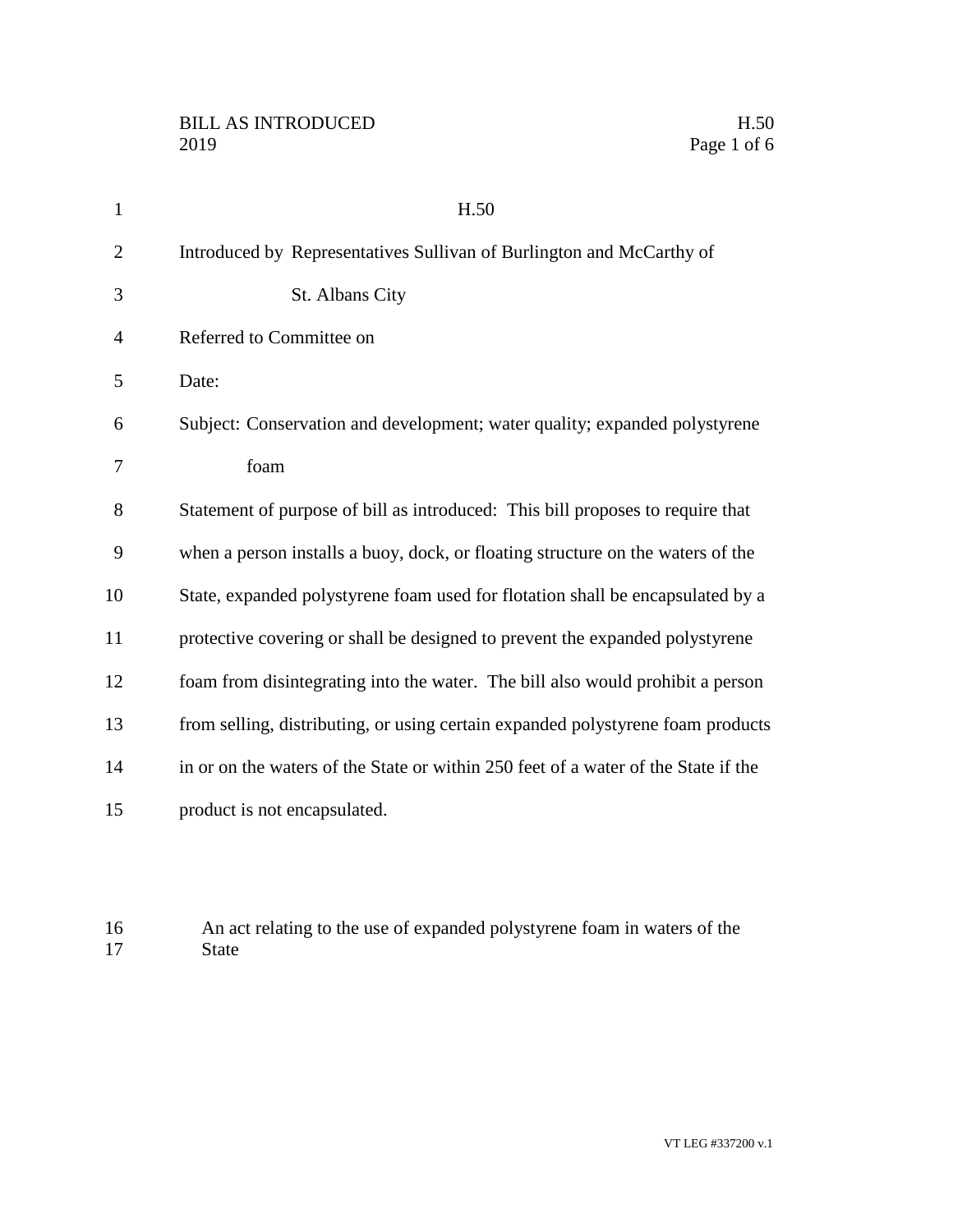| 1              | It is hereby enacted by the General Assembly of the State of Vermont:         |
|----------------|-------------------------------------------------------------------------------|
| $\overline{c}$ | Sec. 1. FINDINGS.                                                             |
| 3              | The General Assembly finds that:                                              |
| 4              | (1) Expanded polystyrene foam, often referred to as Styrofoam, is a           |
| 5              | petroleum-based material commonly used in flotation devices, food service     |
| 6              | containers, and packing material.                                             |
| 7              | (2) Expanded polystyrene foam is lightweight, floats, and can break           |
| 8              | down into smaller pieces in water;                                            |
| 9              | (3) Improper disposal, littering, and use of flotation devices causes         |
| 10             | expanded polystyrene foam to enter the waters of the State.                   |
| 11             | (4) The lifetime of expanded polystyrene foam in water is unknown, but        |
| 12             | some argue that it may never fully disappear from water.                      |
| 13             | (5) Expanded polystyrene foam is manufactured using the chemical              |
| 14             | styrene, which the U.S. Department of Health and Human Services' National     |
| 15             | Toxicology Program lists as reasonably anticipated to be a human carcinogen.  |
| 16             | (6) Measures, such as encapsulating expanded polystyrene foam                 |
| 17             | flotation devices or using readily available food service alternatives to     |
| 18             | expanded polystyrene foam, can limit the introduction of expanded polystyrene |
| 19             | foam into the waters of the State.                                            |
| 20             | Multiple jurisdictions limit the use of expanded polystyrene foam in          |
| 21             | or near public waters.                                                        |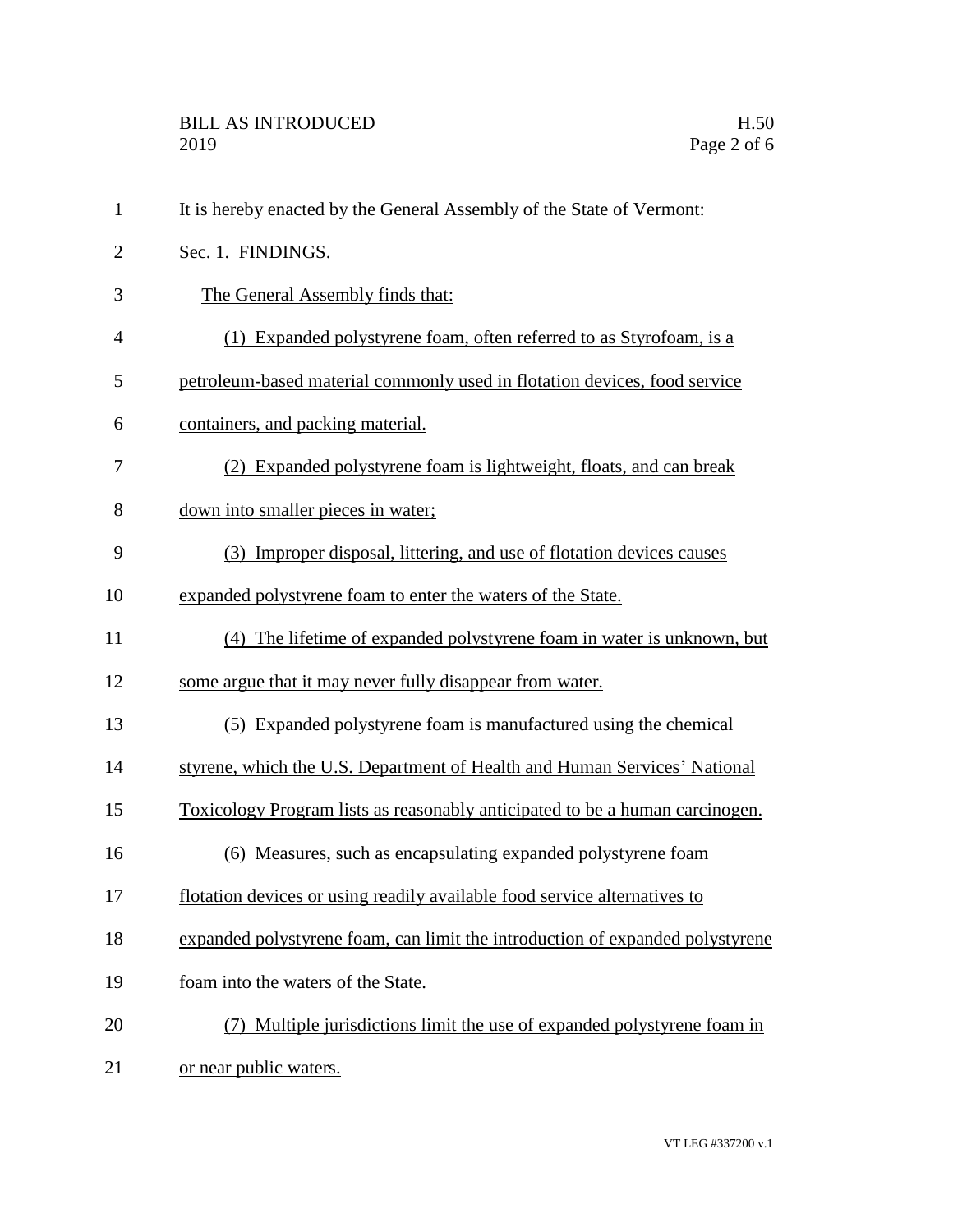## BILL AS INTRODUCED H.50<br>2019 Page 3 of 6

| $\mathbf{1}$   | (8) To prevent the further pollution of waters of the State while also           |
|----------------|----------------------------------------------------------------------------------|
| $\overline{2}$ | reducing potential harmful effects to human health and the environment, the      |
| 3              | General Assembly should limit the use of expanded polystyrene foam in, on, or    |
| $\overline{4}$ | in proximity to the waters of Vermont.                                           |
| 5              | Sec. 2. 10 V.S.A. chapter 47, subchapter 2B is added to read:                    |
| 6              | Subchapter 2B. Expanded Polystyrene Foam                                         |
| 7              | § 1321. DEFINITIONS                                                              |
| 8              | As used in this subchapter:                                                      |
| 9              | (1) "Buoy" means any float or marker that is attached to a mooring               |
| 10             | anchor and either is suitable for attachment to a boat through the use of a      |
| 11             | pennant or other device or facilitates the attachment of the boat to the mooring |
| 12             | anchor.                                                                          |
| 13             | (2) "Dock" means an unenclosed structure secured to land, land under             |
| 14             | waters, a mooring, or a floating structure that is used for mooring boats or for |
| 15             | recreational activities, such as a swimming, fishing, or sunbathing platform. A  |
| 16             | dock includes a structure that is partially enclosed or has two or more levels.  |
| 17             | (3) "Expanded polystyrene foam" means a thermoplastic petrochemical              |
| 18             | material utilizing the styrene monomer that is processed according to multiple   |
| 19             | techniques including fusion of polymer spheres, injection molding, form          |
| 20             | molding, and extrusion-blow molding                                              |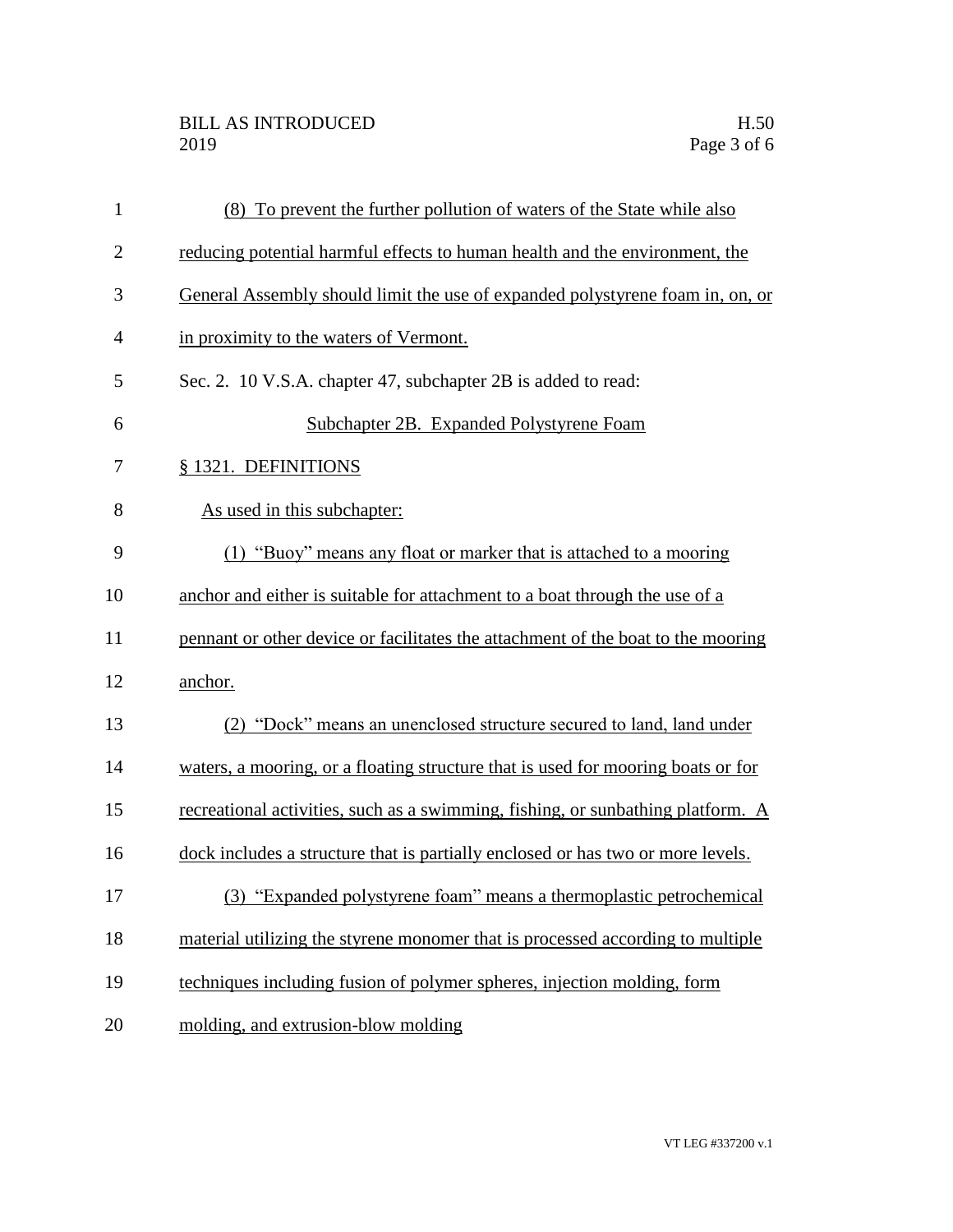## BILL AS INTRODUCED H.50<br>2019 Page 4 of 6

| $\mathbf{1}$ | (4) "Floating structure" means a structure constructed on or in a water of      |
|--------------|---------------------------------------------------------------------------------|
| $\mathbf{2}$ | the State that is supported by flotation and is secured in place by a piling or |
| 3            | mooring anchor, including boathouses, fueling structures, floating homes,       |
| 4            | marinas, walkways, or boarding platforms.                                       |
| 5            | (5) "Mooring anchor" means any anchor or weight that is designed to:            |
| 6            | (A) rest on the land under water or to be buried in the land under              |
| 7            | water;                                                                          |
| 8            | (B) be attached to a buoy or floating structure by a chain, rope, or            |
| 9            | other mechanism; and                                                            |
| 10           | (C) be left in position permanently or on a seasonal basis.                     |
| 11           | § 1322. INSTALLATION OF BUOYS, DOCKS, OR FLOATING                               |
| 12           | <b>STRUCTURES</b>                                                               |
| 13           | (a) Encapsulation required. When a person installs a buoy, dock, or             |
| 14           | floating structure on the waters of the State, any expanded polystyrene foam    |
| 15           | used for flotation shall be encapsulated by a protective covering or shall be   |
| 16           | designed to prevent the expanded polystyrene foam from disintegrating into      |
| 17           | the water.                                                                      |
| 18           | (b) Methods of encapsulation.                                                   |
| 19           | (1) Encapsulation of a buoy, dock, or floating structure required under         |
| 20           | subsection (a) shall completely cover or be a physical barrier between the      |
| 21           | expanded polystyrene foam and the water. Small gaps up to 0.75 inch             |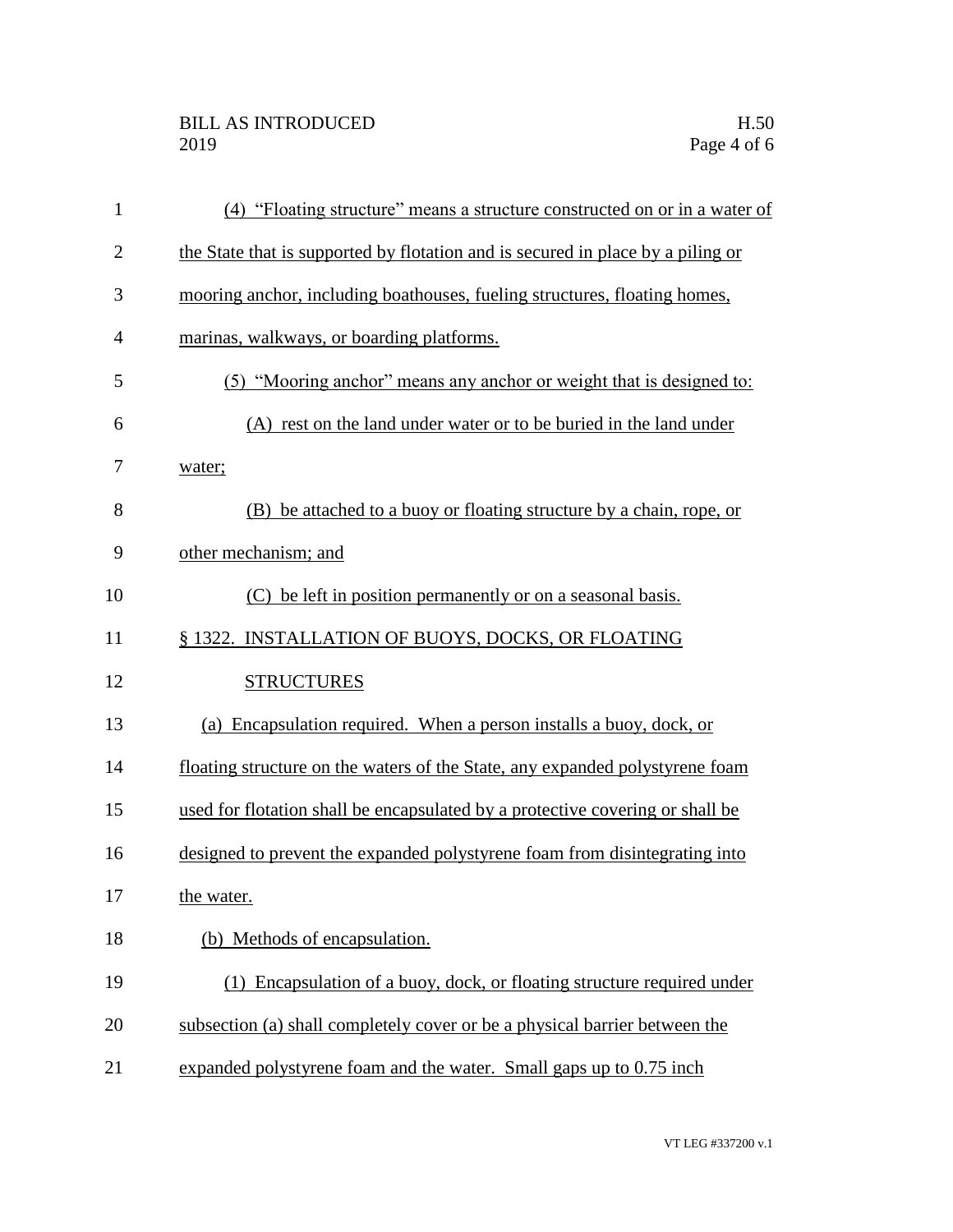| $\mathbf{1}$   | diameter ballast holes are permitted in the physical barrier or covering          |
|----------------|-----------------------------------------------------------------------------------|
| $\overline{2}$ | provided they are 0.1 percent or less of the square footage of the buoy, dock, or |
| 3              | floating structure.                                                               |
| 4              | (2) All materials and methods of encapsulation shall provide an                   |
| 5              | effective physical barrier between the expanded polystyrene foam and the          |
| 6              | water for a period not less than ten years. Any fasteners used to hold            |
| 7              | encapsulation materials together shall be effectively treated or be of a form     |
| 8              | resistant to corrosion and decay.                                                 |
| 9              | (c) Removal from water. Unused or replaced polystyrene foam shall be              |
| 10             | removed from the waters of the State and shall be recycled or disposed of in an   |
| 11             | approved manner.                                                                  |
| 12             | § 1323. USE OF EXPANDED POLYSTYRENE FOAM IN PROXIMITY                             |
| 13             | <b>TO WATER</b>                                                                   |
| 14             | No person shall offer for sale, distribute, or use any of the following           |
| 15             | products in or on the waters of the State or within 250 feet of a water of the    |
| 16             | State if the product is composed entirely or in part from expanded polystyrene    |
| 17             | foam unless the product is encapsulated by a protective covering or is designed   |
| 18             | to prevent the expanded polystyrene foam from disintegrating into the water:      |
| 19             | (1) coolers, ice chests, or similar containers;                                   |
| 20             | (2) pool toys, beach toys, or swimming aids;                                      |
| 21             | buoys; or<br>(3)                                                                  |